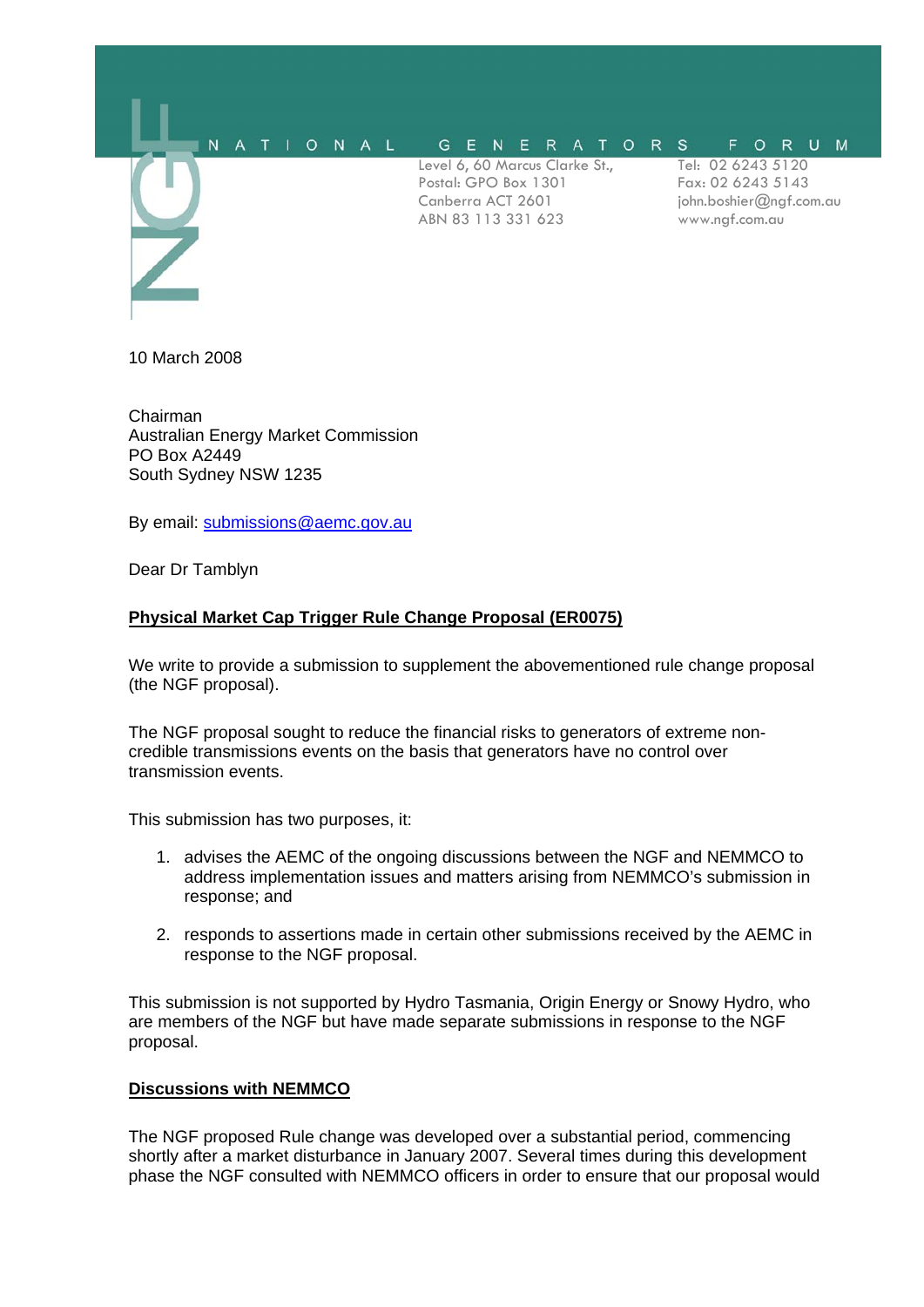not make unreasonable demands on NEMMCO staff. This consultation then extended to include a meeting one week before the closing date for submissions.

Despite these efforts, a number of concerns in relation to implementation issues were raised in the NEMMCO submission.

The NGF has since met with NEMMCO to discuss these implementation issues. The discussions focussed on possible clarifications and changes in the drafting of the proposal which would simplify the implementation of the proposal for NEMMCO.

These discussions are not yet complete, and we do not seek to speak for NEMMCO, but we believe that we are likely to be able to agree on changes which would make NEMMCO comfortable that the proposal could be implemented without adverse consequences to other NEMMCO responsibilities.

#### **Is insurance an alternative to the NGF proposal?**

Some submissions assert that insurance in some form constitutes an alternative to the NGF proposal. This is not the case.

The NGF proposal is designed to reduce the costs of financial risks imposed on some participants by an extreme and unforeseeable market disturbance. An insurance product does not do this.

An insurance product has the effect of converting the aforementioned risk into a stream of premium payments for a generator; however, the risk of an event having a significant financial impact remains. It is just that in these instances an insured generator, pursuant to the stream of premium payments, will have managed that risk through a risk transfer process. This means that the full financial impacts of an event will still be present but the distribution of the costs associated with the realisation of a risk will have been altered via the use of insurance as a risk transfer tool.

Therefore, over the long-term, premium payments must cover the costs of all claims, including a prudential margin and cash reserve to deal with the extreme variability of all events, even at the aggregate level. Additionally, administration costs and in the case of a commercial provider, a margin in the expectation of profit in return for assumption of the identified risks.

Thus insurance, while transferring the impact of costs, both over time and between participants, does not fundamentally reduce the existence of the financial risks associated with such events or their impacts on generators as a group of market participants.

We believe that mitigation of the costs to participants of extreme market disturbances is appropriate because:

- the relevant events are rare and do not provide a useful market signal in the context of reliability of supply, and
- network events are best managed by the network owners and operators and therefore the associated costs of a risk eventuating should not fall on other participants.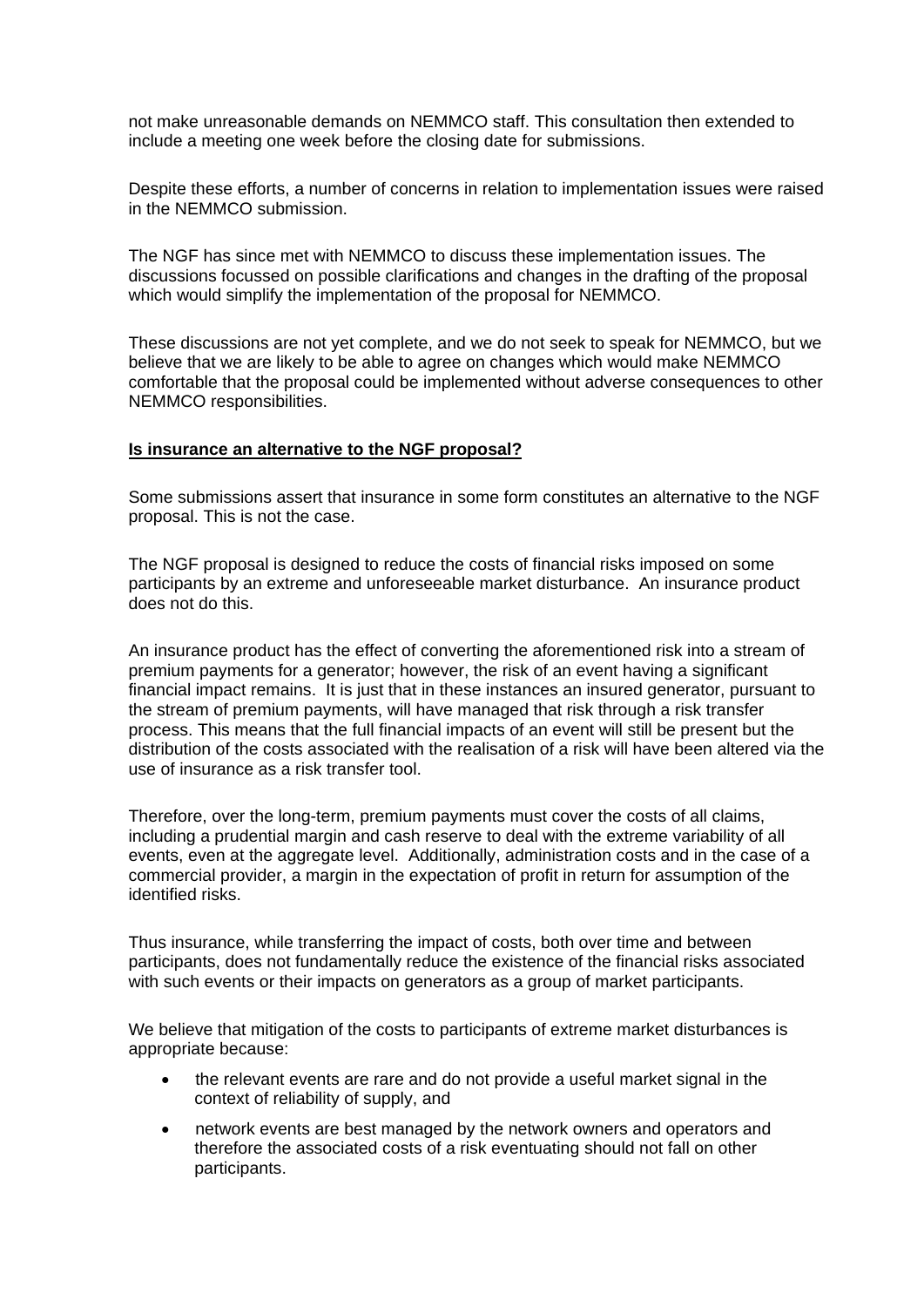The Snowy Hydro insurance proposal is considered further in an appendix to this submission.

We also note that the other means of managing these risks proposed in some submissions amount to incorporating an insurance element in another transaction. While in some cases this might be possible, it will inevitably be priced into the transaction, with an insurance premium thus appearing in some other guise.

Again such proposals crystallise the cost of the risk; they do not mitigate it.

## **Statements on the frequency of a price cap**

Some submissions have sought to associate the frequency of price capping with the frequency of non-credible contingency events (i.e. about once per month).

However, the NGF, in formulating this proposal has recognised that the great majority of non-credible contingency events do not result in any material disturbance to the market. The further requirements to be satisfied before the price cap is applied greatly reduce the frequency of its application.

The data provided in the NEMMCO submission is a useful clarification here. NEMMCO identified 6 potentially relevant events in a 2-year period.

Having regard to recent changes in NEMMCO processes on re-classification, we believe that 4 of these 6 events over 2 years would lead to price capping under our proposal. However, of these 4 events the uncapped prices that eventuated were below the Administered Price Cap, and hence the application of the price cap would not affect market outcomes in any way. Therefore, based on the NEMMCO data it is reasonable to expect that the NGF proposal will impact market prices for a limited period on, typically, one occasion per year.

As such, based on the frequency data provided by NEMMCO, it is evident that the fears expressed in relation to the perceived loss of market signals are significantly overstated.

If you have any questions in relation to the comments provided by the NGF please contact me on telephone (02) 6243 5120.

Yours faithfully,

Phostier

John Boshier Executive Director